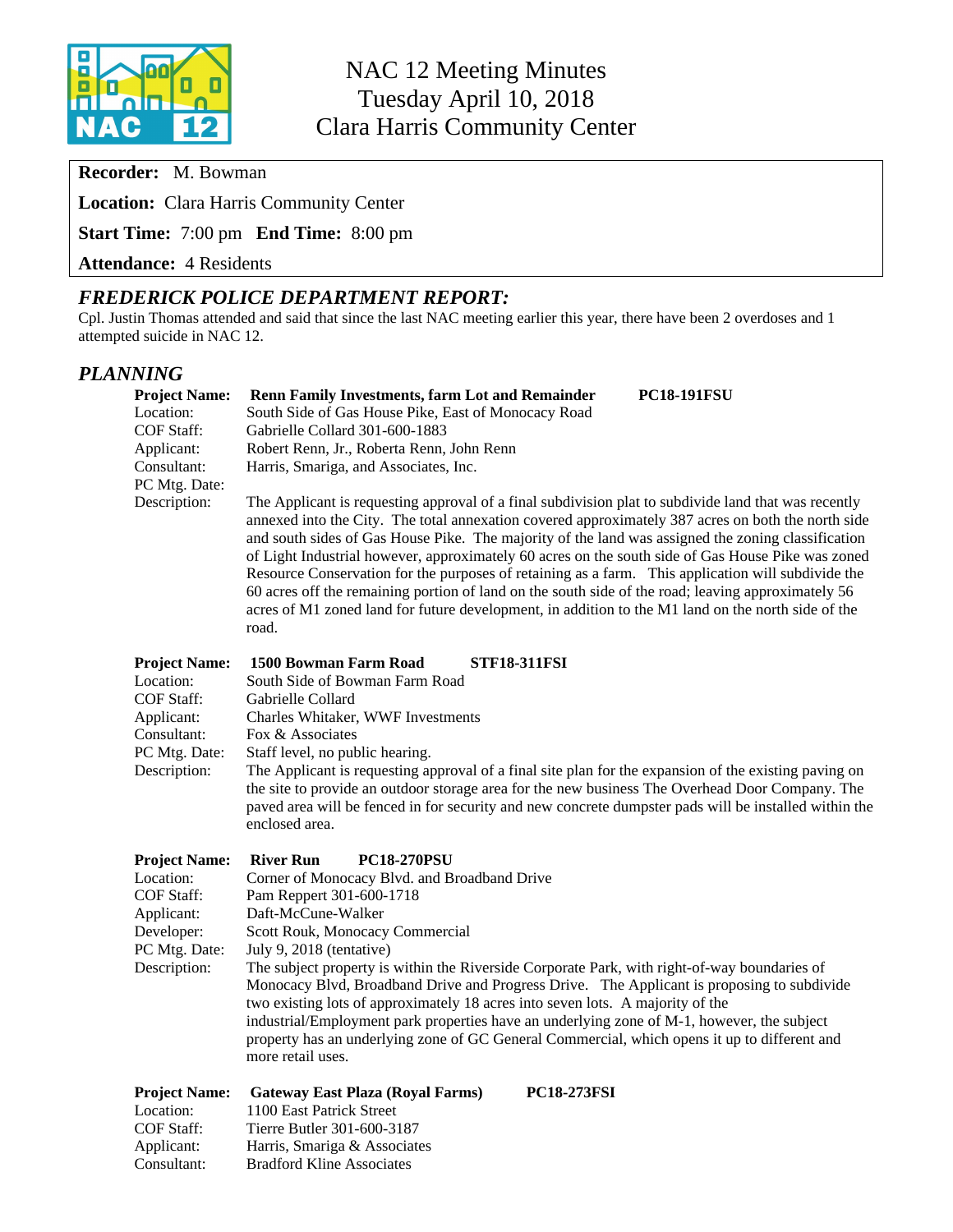| <b>Project Name:</b> | proposal is to revise the original plan for the new Royal Farms layout with an added car wash to<br>match the company's preferred design.<br><b>PC18-186FSCB</b><br><b>Frederick Concrete</b>                                                                                          |  |  |  |  |
|----------------------|----------------------------------------------------------------------------------------------------------------------------------------------------------------------------------------------------------------------------------------------------------------------------------------|--|--|--|--|
| Description:         | The subject property is zoned GC. The project is located with the High Noise Overlay and the<br>Airport Overlay. The site is located within the Gateway East Plaza Shopping Center that was<br>originally approved under the Combined Preliminary / Site Plan PC16-695 PSU/696FSI. The |  |  |  |  |
| PC Mtg. Date:        | TBA                                                                                                                                                                                                                                                                                    |  |  |  |  |

| Location:         | 610 East Church Street                                                                                                                                                                                                                                                                                                                                                                                                                   |  |  |  |  |
|-------------------|------------------------------------------------------------------------------------------------------------------------------------------------------------------------------------------------------------------------------------------------------------------------------------------------------------------------------------------------------------------------------------------------------------------------------------------|--|--|--|--|
| <b>COF Staff:</b> | Marshall Brown 301-600-1770                                                                                                                                                                                                                                                                                                                                                                                                              |  |  |  |  |
| Applicant:        | Harris, Smariga, and Associates                                                                                                                                                                                                                                                                                                                                                                                                          |  |  |  |  |
| Consultant:       | Sill Ventures, LLC                                                                                                                                                                                                                                                                                                                                                                                                                       |  |  |  |  |
| PC Mtg. Date:     | May 14, $2018$ (tentative)                                                                                                                                                                                                                                                                                                                                                                                                               |  |  |  |  |
| Description:      | As a part of the ongoing approval process for the partial demolition of an existing building and<br>addition of a new storage building, the applicant has prepared the required forest conservation plan<br>for the site. As there is no existing native forest stand on the site, forest conservation measures are<br>proposed to be mitigated through a payment of fee-in-lieu for offsite afforestation and conservation<br>measures. |  |  |  |  |
|                   |                                                                                                                                                                                                                                                                                                                                                                                                                                          |  |  |  |  |

| <b>Project Name:</b> | 800 East Patrick Street PC18-189PSU/FSI                                                               |  |  |  |  |  |
|----------------------|-------------------------------------------------------------------------------------------------------|--|--|--|--|--|
| Location:            | 800 East Patrick Street                                                                               |  |  |  |  |  |
| COF Staff:           | Marshall Brown 301-600-1770                                                                           |  |  |  |  |  |
| Applicant:           | Harris, Smariga, & Associates                                                                         |  |  |  |  |  |
| Consultant:          | Molly Investments, LLC                                                                                |  |  |  |  |  |
| PC Mtg. Date:        | May $14, 2018$ (tentative)                                                                            |  |  |  |  |  |
| Description:         | The applicant is proposing to redevelop the property located on the corner of East Patrick Street and |  |  |  |  |  |
|                      | Franklin Street with infill multifamily condominium-style housing. The plan proposes to retain the    |  |  |  |  |  |
|                      | existing historic house on the corner of East Patrick and Franklin, add one townhouse immediately     |  |  |  |  |  |
|                      | adjacent, and 15 condominium units in the open space to the rear of the property. The existing        |  |  |  |  |  |
|                      | property would be subdivided into three new lots of record, with the largest being the condominium    |  |  |  |  |  |
|                      | lot, managed by an HOA.                                                                               |  |  |  |  |  |

#### **Project Name: Kiddie Academy PC18-271FSI**

| Location:     | Corner of Monocacy Blvd and Broadband Drive                                                                                                                                                          |  |  |  |  |
|---------------|------------------------------------------------------------------------------------------------------------------------------------------------------------------------------------------------------|--|--|--|--|
| COF Staff:    | Pam Reppert 301-600-1718                                                                                                                                                                             |  |  |  |  |
| Applicant:    | Daft-McCune-Walker                                                                                                                                                                                   |  |  |  |  |
| Owner:        | Scott Douk, Monocacy Commercial LLC                                                                                                                                                                  |  |  |  |  |
| PC Mtg. Date: | July 9, 2018 (tentative)                                                                                                                                                                             |  |  |  |  |
| Description:  | The subject site is within the Riverside Corporate Park, to have access off of Broadband Drive on<br>new Lot 293 as part of River Run preliminary plat. The site plan is for a daycare center with a |  |  |  |  |
|               | building size of 10,262 s.f. The maximum occupancy is proposed for 188 students and staff.                                                                                                           |  |  |  |  |

#### **Project Name: Renn Property PC18-276**<br>Location: Front East Church Street. Mo Location: Front East Church Street, Monocacy Blvd and Hughes Ford Road<br>COF Staff: Pam Reppert 301-600-1817 Pam Reppert 301-600-1817 Applicant: Harris, Smariga, & Associates<br>
Owner: WVS Renn Farm, LLC WVS Renn Farm, LLC PC Mtg. Date: July 9, 2018 (tentative)<br>Description: The Renn property has a The Renn property has a total of 221.63 acres fronting on East Church Street, Monocacy Blvd and Hughes Ford Road. Historically the property has been used for farming and presently falls within eh Airport Overlay. The Applicant has proposed an increase to 573 units with a different units mix.

| <b>Project Name:</b> | <b>Renn Property STF18-275FSI</b>                                                                      |  |  |  |  |
|----------------------|--------------------------------------------------------------------------------------------------------|--|--|--|--|
| Location:            | Front East Church Street, Monocacy Blvd and Hughes Ford Road                                           |  |  |  |  |
| COF Staff:           | Pam Reppert 301-600-1817                                                                               |  |  |  |  |
| Applicant:           | Harris, Smariga, & Associates                                                                          |  |  |  |  |
| Owner:               | WVS Renn Farm, LLC                                                                                     |  |  |  |  |
| PC Mtg. Date:        | Staff level review $-$ no hearing required                                                             |  |  |  |  |
| Description:         | The Applicant has revised the interior of the building for a different mix of units and proposed some  |  |  |  |  |
|                      | slight changes tot eh exterior parking area surrounding the buildings in order to address the interior |  |  |  |  |
|                      | design changes and access to the buildings.                                                            |  |  |  |  |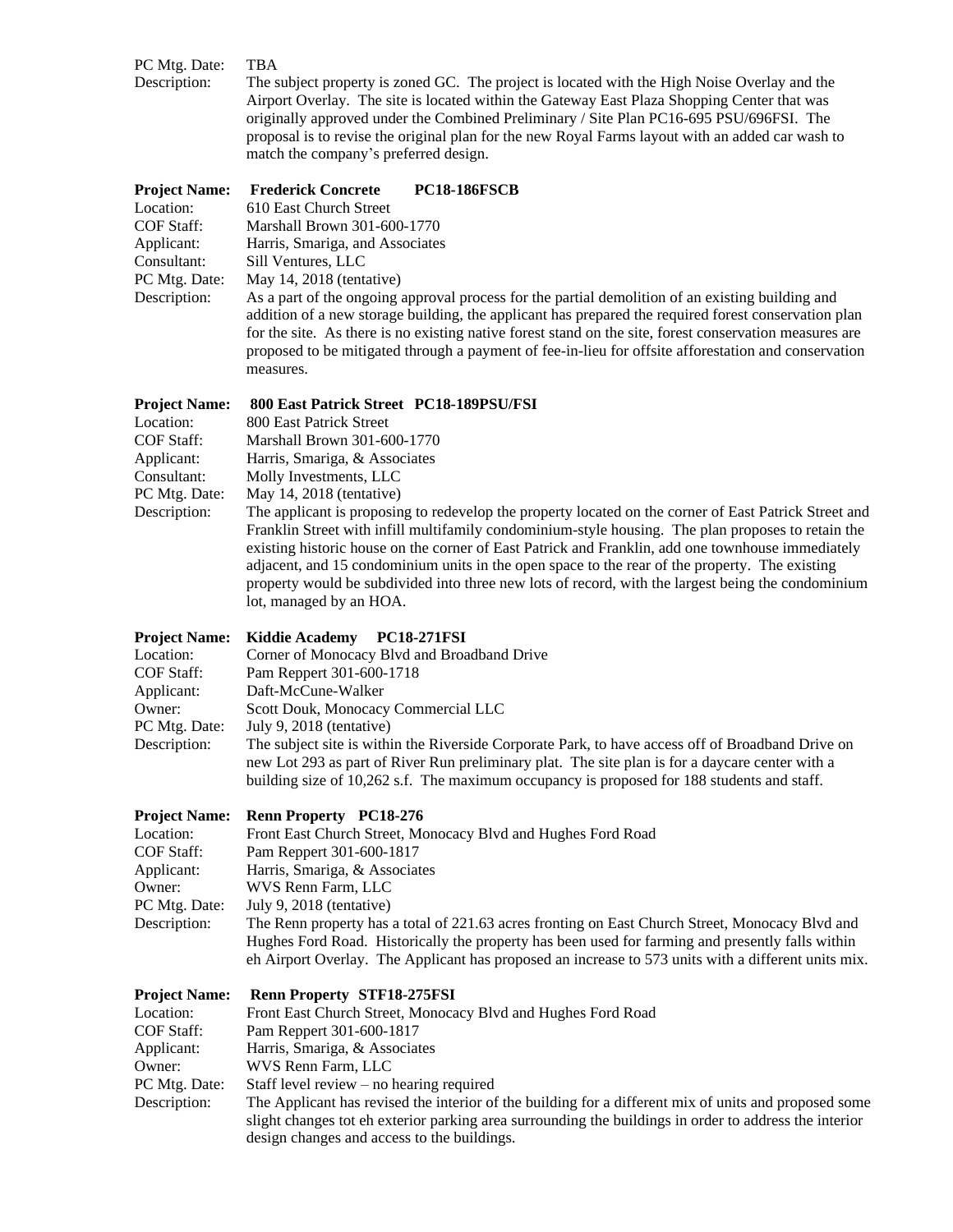#### *OLD BUSINESS:*

NAC 12 needs coordinators. If anyone is interested please contact Michele Bowman.

#### *NEW BUSINESS:*

 **Neighborhood Overlay District Street Side – Peter Brehm [c@justorganizeyourstuff.com](mailto:c@justorganizeyourstuff.com) or [pbrehm@comcast.net](mailto:pbrehm@comcast.net)**

A group of citizens are drafting legislation to present to the Mayor & Board. Below is the information from the group.

- A. Purpose
	- a. The intended purposes of the Neighborhood Overlay District Street Side (NOD-S) are to;
		- i. recognize that built environmental characteristics are a major part of the identity and positive image of the City and the quality of life in a neighborhood;
		- ii. conserve and enhance the traditional neighborhood character, fabric and setting (built environment) while guiding future development, reuse, and reinvestment;
		- iii. Maintain property values and promote local design qualities;
		- iv. reduce conflicts between new construction and existing development by encouraging compatible infill development by respecting the context of existing built environment;
		- v. provide guidelines to clarify the community's expectations for the scope and scale of development within the district;
- B. Applicability
	- a. Certificate of Approval Required. Before constructing, altering, reconstructing, moving, or demolishing any site or structure, a person shall submit an application and obtain a certificate of approval from the Planning Department if:
		- i. The site or structure is in an existing or proposed NOD–S and any exterior change is involved that modifies development standards (see Section E).
	- b. Constructing, altering, reconstructing, moving, or demolishing any site or structure within a NOD-S must conform with the regulations contained in this section for the adopted NOD-S.
	- c. All lots and structures existing at the time that the NOD-S is first applied to the property shall not be deemed a zoning nonconformity solely because of this overlay district.
	- d. All exterior changes and uses must comply with the regulations of the NOD-S, unless the Planning Department approves a special use permit allowing the exterior change or use.
	- e. In addition to the showings required by the Land Management Code, all of the following standards shall be met:
		- i. The building or use existed at the time the NOD-S overlay zoning district regulations requirements were first applied to the property.
		- ii. The requested activity complies with all requirements and regulations of this LMC other than the NOD-S overlay zoning district regulations – in case of conflict, the NOD-S shall control.
	- f. Nothing shall be deemed to permit the reconstruction—similar or different, whole or in part—of a building, improvement or use existing at the time the NOD-S overlay zoning regulations were first applied to the property that has been voluntarily demolished or discontinued. Voluntarily torn down buildings and improvements or discontinued uses shall be replaced with buildings, improvements and uses that comply with the regulations of the NOD-S.
- C. Locational Guidelines
	- a. Except for applications filed by the City or otherwise authorized by the Board of Alderman, the Planning Department is instructed not to accept NOD-S applications unless the application meets all the following:
		- i. Is requesting that either at least a minimum of 15 contiguous properties be zoned NOD-S or that an existing NOD-S be extended;
		- ii. Is applied to an area where at least 75% of the lots are developed; and
		- iii. Is located in an area in which a text change petition is submitted by the Board of Alderman as outlined in Sec. D – NOD-S Creation Process.
- D. NOD-S Creation or Amendment Process
	- a. Application to create or amend a NOD-S overlay shall be in accordance with the following process;
		- i. Residents representing a minimum of 20% of the property owners in the proposed NOD-S shall submit a petition to the City Clerk requesting the Planning Department consideration for a neighborhood character analysis review. The petition shall:
			- 1. Include the names, addresses and contact information of the petitioners;
			- 2. Define the proposed NOD-S study area;
			- 3. Include a count of the number of houses and secondary structures encompassed by the proposed NOD-S area;
			- 4. Cite specific zoning ordinance section/regulation of concern that the Planning Department should focus on; and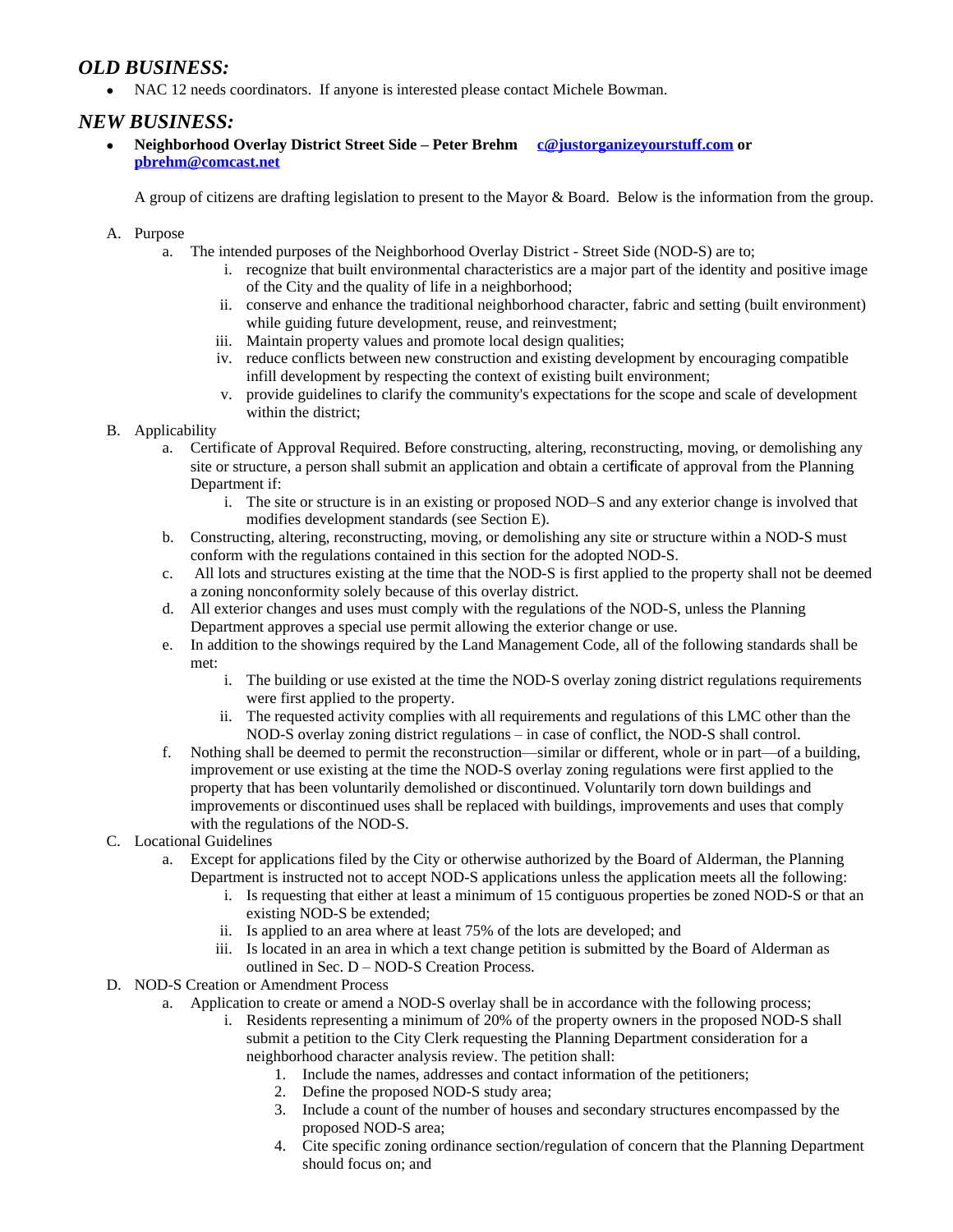- 5. Identify the specific built environmental characteristics to be analyzed. See Sec. E Development Standards
- ii. The petitioning residents shall send a copy of the petition to the City Clerk, the Community Outreach Coordinator for the City of Frederick and the Coordinators of the affected Neighborhood Advisory Councils (NACs) for inclusion in the agenda and discussion at the next regularly scheduled NAC meeting.
- iii. Prior to the petition being presented to the Board of Alderman, the Planning Department shall be granted a 60 calendar day period to review the adequacy of the petition and prepare a report confirming that the petition is compliant (the report) with Sec. D(a)(i) above..
	- 1. During this time period, the Planning Department shall mail a letter to all property owners within the proposed study area informing property owners that a NOD-S application has been filed and seeking input on what, if any, guidelines described within Sec. E - Development Standards the property owners may wish the Planning Department to consider.
	- 2. The Planning Department shall compile the property owner survey results and include them as part of their presentation to the Board of Alderman at the conclusion of the 60 calendar day time period.
- iv. Upon completion, the Planning Department shall present the NOD-S petition package that will include the petition, survey results, and report.
- v. Following the Board of Alderman's review of the petition, the Board of Alderman shall determine by vote whether to direct Planning Department to complete the neighborhood built environmental characteristics and regulations analysis (NBECR).
- vi. In accordance with Board of Alderman's directive, the Planning Department shall complete an analysis over a 90 calendar day period of the NBECR for the proposed NOD-S study area and identify the specific NBECR that reflect the predominant representation of the lots within the proposed NOD-S. For the purposes of this paragraph, predominant shall mean greater than 65%.
- vii. Upon completion of the analysis and development of a preliminary recommendation as it applies to NBECR, the Planning Department shall notify the affected NAC(s) in which the proposed NOD-S boundaries occur.
- viii. The NAC(s) will schedule a meeting of property owners in the proposed NOD-S study area that will also be open to other NAC residents for neighborhood review of the Planning Department analysis and preliminary recommendations.
	- 1. When scheduling the NAC meeting, the City shall notify via first class mail, all property owners within the proposed NOD-S study area of the date, time and location of the NAC meeting to be held for the neighborhood, and provide a copy of the analysis and preliminary recommendations.
- ix. Following the NAC meeting, the Planning Department shall develop a final recommendation as it applies to the NBCER, giving great weight to the comments made by property owners in the proposed NOD-S study area.
- x. The Planning Department will present the NBCER analysis, summary of the NAC meeting feedback, and the final Planning Department recommendation (the materials) to the Board of Alderman.
- xi. Within 45 calendar days of receiving the materials, the Board of Alderman shall review the materials & schedule a public hearing to consider and vote on the creation of the proposed NOD-S.
- E. Development Standards
	- a. The development standards for any NOD-S that are listed below shall include, but are not limited to:
		- i. Required minimum and maximum footprints for any dwelling unit and secondary structures;
			- ii. Maximum residential density;
			- iii. Floor area ratio;
			- iv. Lot coverage ratio;
			- v. Setbacks from property lot lines for primary and secondary structures as viewed from the street right-of-way, excluding alleys, and including building separation on adjacent lots;
			- vi. Height of primary and secondary structures;
			- vii. Width of primary and secondary structures;
		- viii. Depth of primary and secondary structures;
		- ix. Impervious surface ratio to the lot;
		- x. Vehicular surface areas;
		- xi. Landscaping and hardscaping; and
		- xii. Other neighborhood concerns.
- F. Implementation of a NOD-S
	- a. Immediately following the Board of Alderman adoption of the NBECR, the Planning Department may accept an application to review a property within established NOD-S borders as being compliant with NOD-S guidelines.